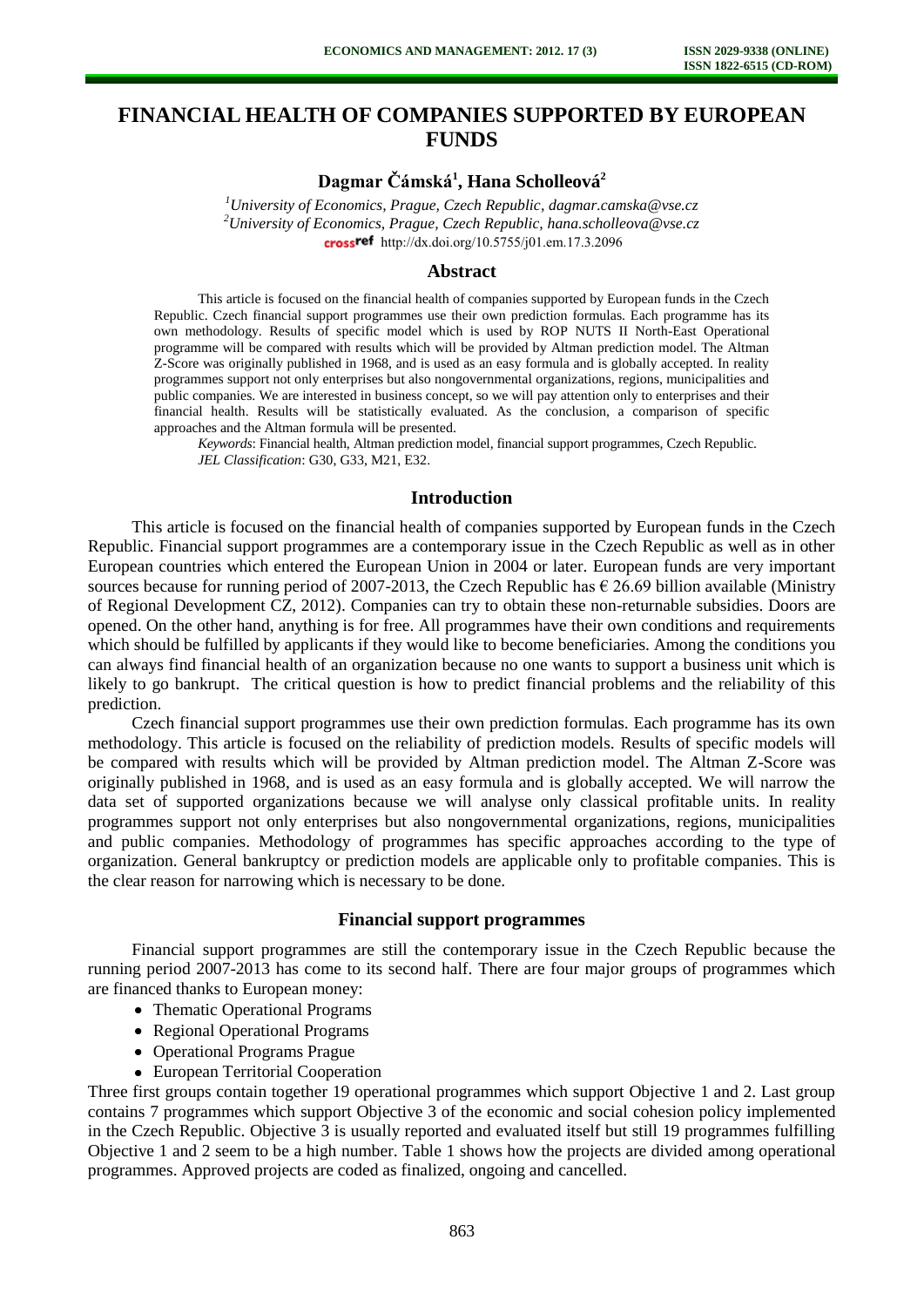| <b>Operational programmes</b>               | <b>Number of projects</b> |                  |                  |         |  |
|---------------------------------------------|---------------------------|------------------|------------------|---------|--|
|                                             | All                       | <b>Cancelled</b> | <b>Finalized</b> | Ongoing |  |
| <b>Integrated Operational Program</b>       | 6942                      | 81               | 5349             | 1512    |  |
| OP Czech Republic-Poland                    | 1638                      | 25               | 699              | 914     |  |
| <b>OP</b> Transport                         | 130                       | ---              | 63               | 67      |  |
| OP Human Resources and Employment           | 3120                      | 7<br>20          |                  | 3093    |  |
| OP Enterprise and Innovation                | 6586                      | 528              | 2162             | 3896    |  |
| OP Prague Adaptability                      | 486                       | 6                | 66               | 414     |  |
| OP Prague Competitiveness                   | 209                       | 11               | 105              | 93      |  |
| <b>OP</b> Fishing                           | 630                       | 26               | 17               | 587     |  |
| <b>OP Technical Assistance</b>              | 105                       | 4                | 43               | 58      |  |
| OP Research and Development for Innovations | 73                        | $---$            | ---              | 73      |  |
| OP Education for Competitiveness            | 5733                      | $\overline{c}$   | 7                | 5724    |  |
| <b>OP</b> Environment                       | 3578                      | $\overline{c}$   | 1733             | 1843    |  |
| <b>ROP NUTS II South-East</b>               | 543                       | 7                | 385              | 151     |  |
| ROP NUTS II South-West                      | 552                       | 7                | 308              | 237     |  |
| ROP NUTS II Moravia-Silesia                 | 489                       | 4                | 273              | 212     |  |
| <b>ROP NUTS II North-East</b>               | 537                       | 5                | 271              | 261     |  |
| ROP NUTS II North-West                      | 291                       | 10               | 131              | 150     |  |
| ROP NUTS II Central Bohemia                 | 490                       | $\overline{7}$   | 253              | 230     |  |
| ROP NUTS II Central Moravia                 | 538                       | 4                | 419              | 115     |  |
| All programmes                              | 32 670                    | 749              | 12 29 1          | 19 630  |  |

**Table 1.** Number of approved projects under the Operational programmes (Čámská, 2011a)

### **Data set - selected programme ROP NUTS II North-East**

Governments regularly publish a list of beneficiaries. Beneficiaries are applicants who have already received financial support which means that these units were proved as financial healthy organizations. This will be the first source of data – a list of current beneficiaries. This article is one of the outputs from the research project "Analysis and evaluation of investment projects financed from European funds" and it functions as a preliminary research. All programmes will not be analysed. The programme ROP NUTS II North-East was selected because it is one of the biggest regional operational programmes and its methodology for assessing the financial health is publicly available. We often encounter the difficulty how to get the methodology of other programmes.

ROP NUTS II North-East supports projects in the Regions of Hradec Králové, Liberec and Pardubice. The main aims of this programme and money allocation among the objectives are displayed in Figure 1.



**Figure 1.** Allocation among different objectives (Regionální rada NUTS II, 2011)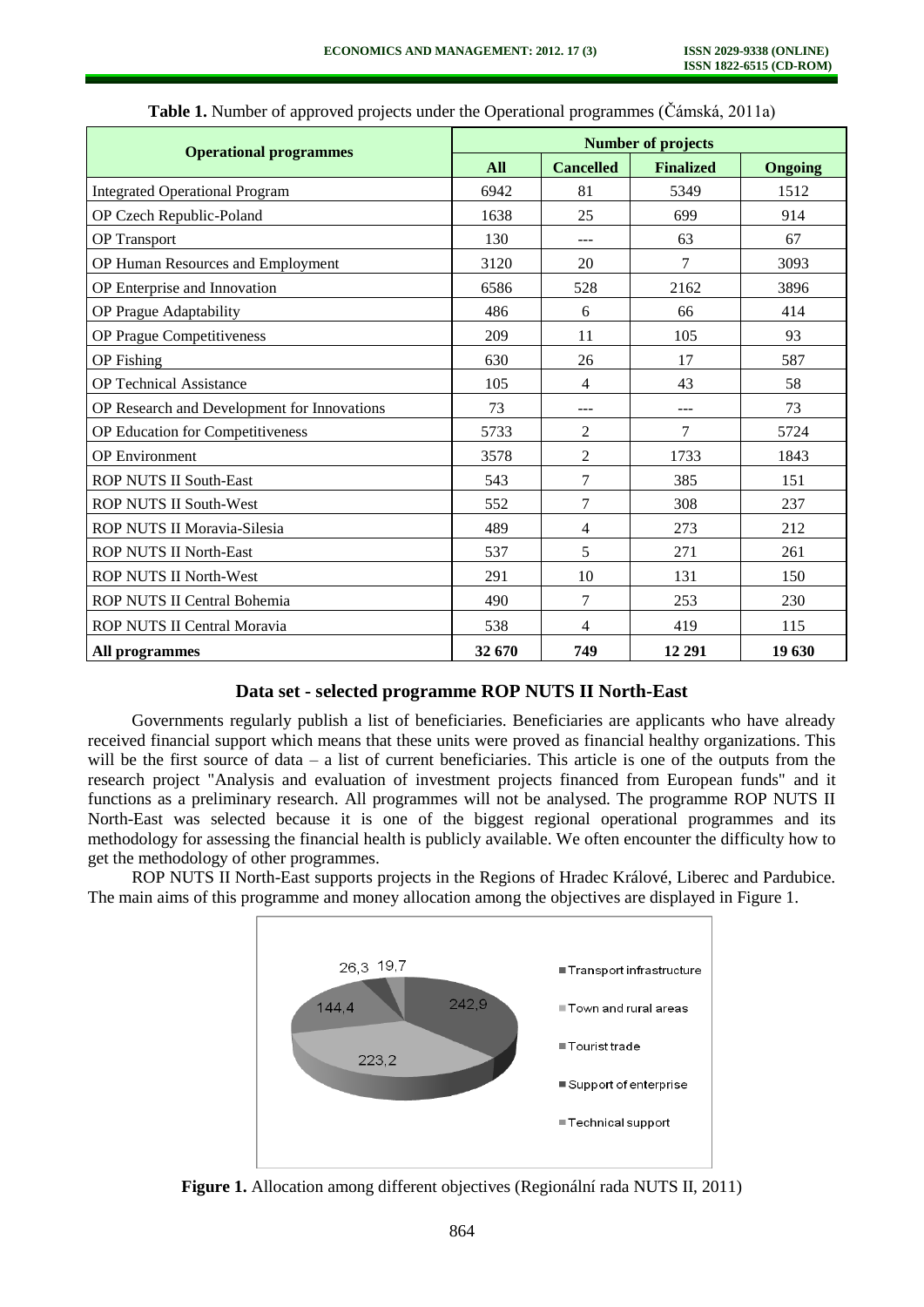ROP NUTS II North-East can be found in Table 1 but that table is not updated because a list of beneficiaries used for creating that table is valid to September 2011. For research we are working with the newest list of beneficiaries which was published  $4<sup>th</sup>$  February 2012. Table 2 shows number of approved projects of ROP NUTS II North-East in February 2012.

**Table 2.** Number of approved projects of ROP NUTS II North-East (Regionální rada NUTS II, 2011)

| <b>Operational programmes</b> | <b>Number of projects</b> |           |                  |         |  |  |
|-------------------------------|---------------------------|-----------|------------------|---------|--|--|
|                               | All                       | Cancelled | <b>Finalized</b> | Ongoing |  |  |
| <b>ROP NUTS II North-East</b> | 553                       |           | 317              | 229     |  |  |

It is necessary categorize beneficiaries because programmes in general support not only enterprises but also nongovernmental organizations, regions, municipalities and public companies. Focus of our research is narrowed only to classical profitable companies. All limited companies and join stock companies were filtered of sample for further analysis. Distribution of approved projects among different legal entities is displayed in Table 3. It is obvious that profitable companies represent minority but their importance still remains indisputable because 25% of amount allocated is invested by profitable companies.

| <b>Type of entity</b>                      | <b>Number of projects</b> |
|--------------------------------------------|---------------------------|
| Profitable companies                       | 88                        |
| Regions                                    | 114                       |
| Cities and towns                           | 137                       |
| Small municipalities                       | 60                        |
| Associations of municipalities and regions | 23                        |
| Regional Council of Cohesion Region        | 36                        |
| Public benefit corporations                | 21                        |
| Individuals                                | 15                        |
| Others                                     | 59                        |

**Table 3.** Beneficiaries as different legal entities (Regionální rada NUTS II, 2011)

Joint stock companies and limited companies were divided according the year when they became beneficiaries. The year is crucial because condition of financial health should be fulfilled year/s before application and becoming a beneficiary. Distribution among years is shown in Table 4.

**Table 4.** Allocation years and number of approved projects and supported companies (own calculation based on data from Ministry of Regional Development CZ, 2011)

|                              | <b>Total</b> | 2008 | 2009 | 2010 | 2011 |
|------------------------------|--------------|------|------|------|------|
| Number of projects           | 88           | 18   |      |      | 38   |
| Number of companies          |              | 18   |      |      | 36   |
| Number of analysed companies | 51           |      |      |      |      |

The year of allocation is important as it is mentioned before and it will be crucial for the analysis. Financial health of the company will be checked one year before the year of allocation. It means if the company gets nonreturnable subsidies in the year 2008 its financial health would be investigated with the help of 2007 data. It ensures comparability with the results of the methodology of the operational programme. Methodology of the operational programme and research is described in the next chapter.

### **Methods**

Financial support programmes use specific prediction models which should evaluate the financial health. Only healthy organization has enough chances to avoid bankruptcy. Results of the specific model used by ROP NUTS II North-East will be compared with results which will be provided by Altman prediction model. The Altman Z-Score is globally accepted and it was originally published in 1968 (Altman, 1968). Altman Z-score was tested many times and was not replaced by any other better model yet (Maňasova, 2007). We would like to answer this question: when using the general Altman model, do the results alter or is it a fair test?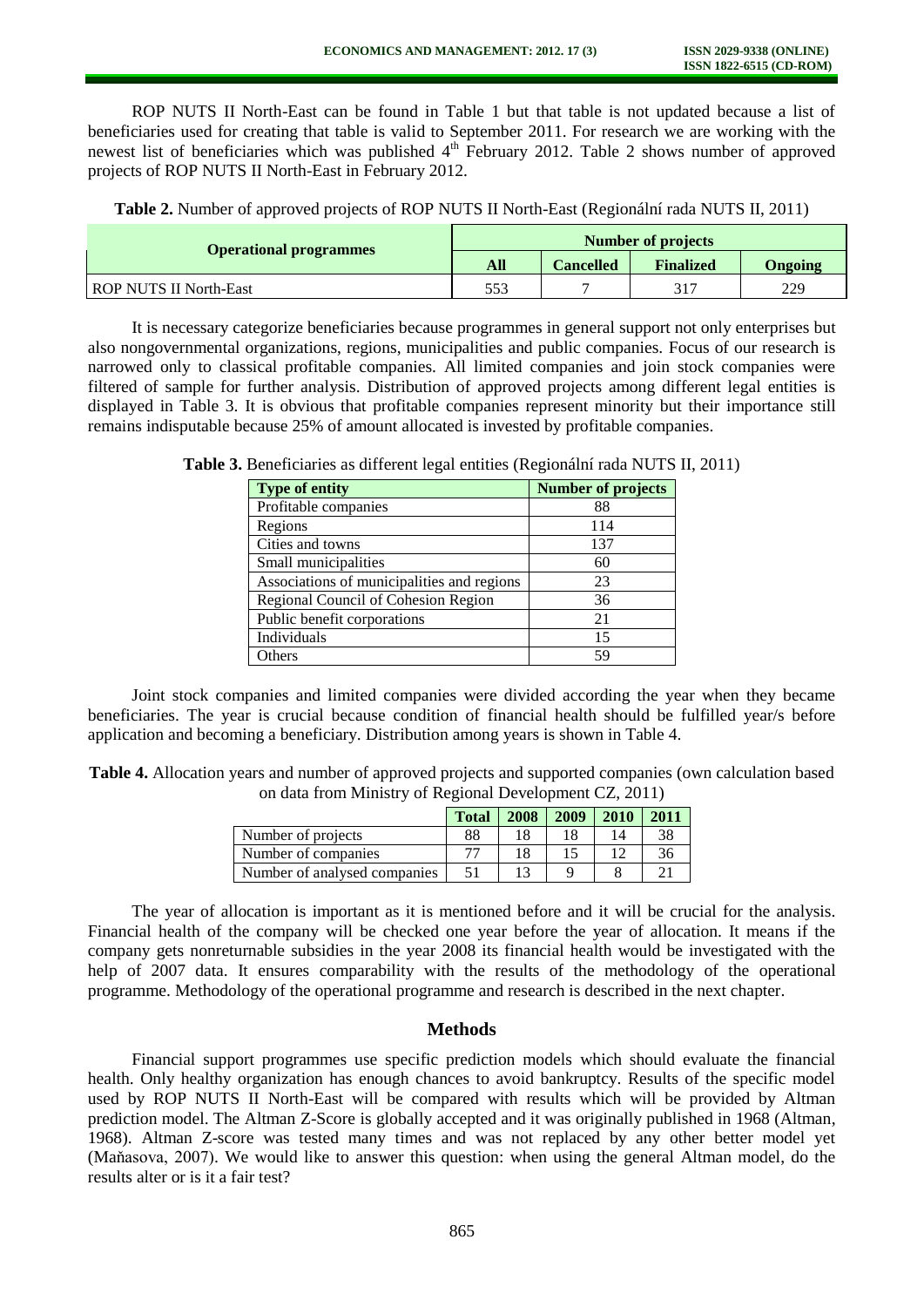Our first source of data is the list of beneficiaries which has been already mentioned above. Another source of data will be financial data from corporate databases which are an essential input for Altman formula. Financial health of the company is analysed the year before getting the subsidiary. There were 77 supported companies during the time period 2007-2011. Unfortunately we are not able to work with 77 units because financial statements of all organizations are not publicly available. We have analysed 51 companies as it is shown in Table 4.

We have already discussed that methodology of ROP NUTS II North-East has specific approaches for companies, nongovernmental non-profit organisations, regions, municipalities and public companies. We are interested in business concept, so we will pay attention only to enterprises and their financial health. The model of valuation is simple and understandable. The potential receiver can get maximum 10 points which are distributed among four criteria (Regionální rada NUTS II, 2011):

• enterprise history o without history 0 point<br>
o at least one year history 3 points<br>
3 points o at least one year history • profitability o Enterprise was profitable last year. 1 point o Enterprise was profitable last two years. 2 points o Enterprise was profitable recent three years. 3 points o Other results 0 point • leverage (classical debt ratio - all debts divided by total assets) o Result is  $= < 0.5$ . 2 points o Result is  $> 0.5$ . 0 point

• liquidity (classical liquidity ratio – current assets divided by short-term liabilities)

| o Result is $\Rightarrow$ 1.5. | 2 points |
|--------------------------------|----------|
|                                |          |

o Result is  $< 1.5$ . 0 point

Critical comments of this methodology could be following (Čámská, 2011b). All categories make a sense but there is one serious mistake in financial ratio. When they count liquidity they use only part of short-term liabilities because they completely omit short-term bank loans which can be in accountancy of many subjects very important. This formula is easy but it does not respect any specific (company size or industry branch). The weight of history seems to be too high because unprofitable company with history gets 30% of points.

All analysed companies are already beneficiaries of ROP NUTS II North-East which means that they had to fulfil the condition of financial health. We do not validate financial data in the specific approach. We calculate Altman formula for publicly not traded companies. Results are statistically tested.

Altman Z Score formula which is used for our analysis is written bellow (Altman, 2012)

$$
Z\ Score = 3.107 \times \frac{EBIT}{A} + 0.998 \times \frac{S}{A} + 0.42 \times \frac{E}{L} + 0.847 \times \frac{RE}{A} + 0.717 \times \frac{NWC}{A} \tag{1}
$$

where

| <b>EBIT</b> | Earnings Before Interest and Tax |
|-------------|----------------------------------|
| A           | <b>Total Assets</b>              |
| S           | Sales                            |
| E           | Equity                           |
| L           | <b>Total Liabilities</b>         |
| <b>RE</b>   | <b>Retained Earnings</b>         |
| <b>NWC</b>  | Net Working Capital.             |

| Evaluation | Z Score         |
|------------|-----------------|
| Unhealthy  | Z < 1.23        |
| Grey Zone  | 1.23 < Z < 2.89 |
| Healthy    | 2.89 < Z        |

| <b>Table 5.</b> Evaluation of Z Score |  |
|---------------------------------------|--|
|---------------------------------------|--|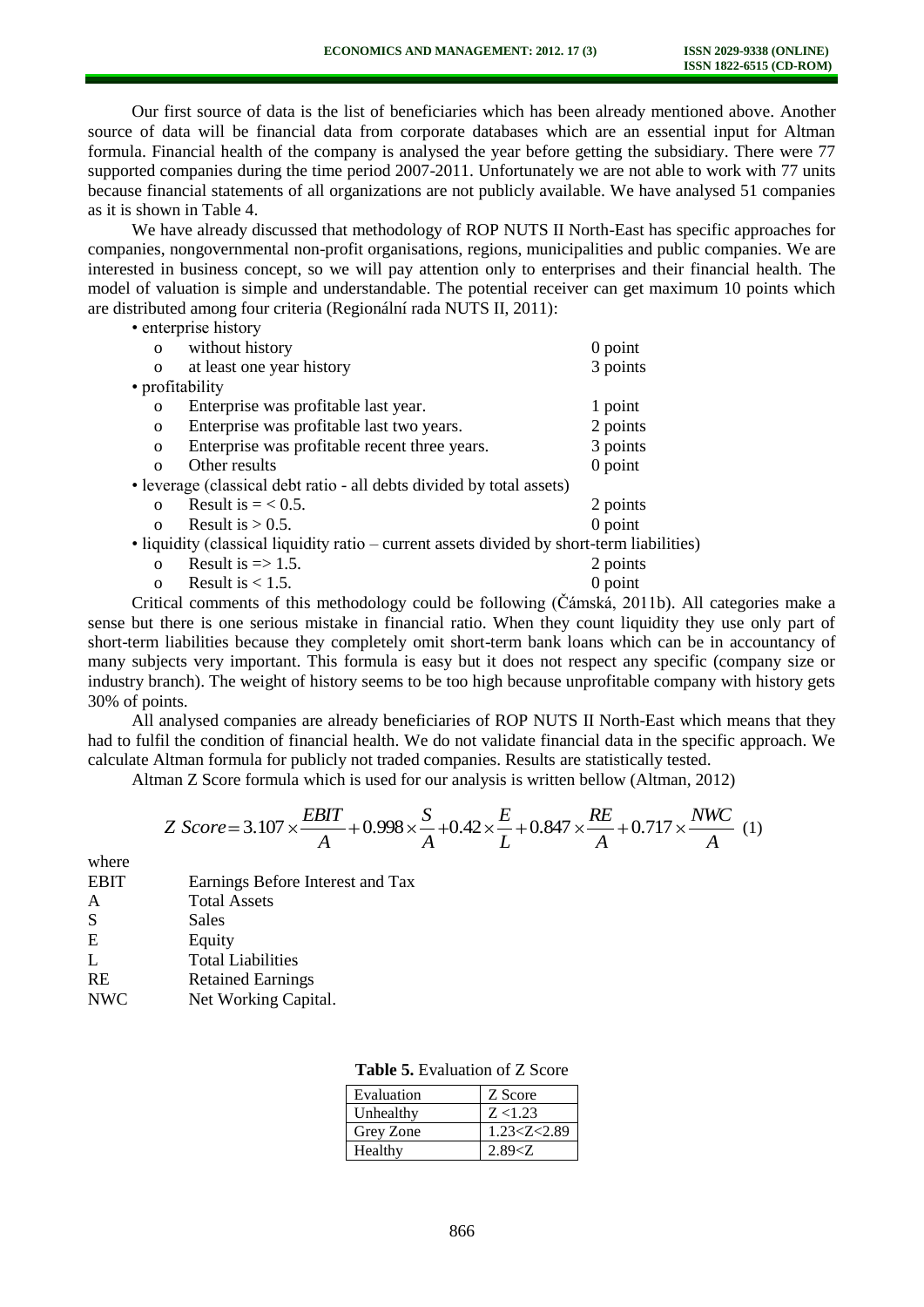## **Discussion**

Altman Z Score was applied to financial data. Results are summarized for different years in Table 6. Years are shifted one year back because the organizations are evaluated with the help of the latest data. Results are not convincing because many companies were not enough financial healthy according to Altman formula. More than half of companies achieve at least grey zone or better result. Especially figure 2 shows that companies with negative value of Altman formula are the most complicated. It is not easy to decide if the specific approach of operational programme works reliable and sufficiently.

|             |         | 2007           | 2008          | 2009          | 2010          | All           |
|-------------|---------|----------------|---------------|---------------|---------------|---------------|
| N           | Valid   | 13             | 9             | 8             | 21            | 51            |
|             | Missing | $\Omega$       | $\Omega$      | $\theta$      | $\Omega$      | $\Omega$      |
| Mean        |         | .8796880954    | 2.88923391844 | 2.700626013   | 2.26000334305 | 2.08831625118 |
| Median      |         | 1.1598246000   | 2.07940800000 | 2.885994900   | 2.23319720000 | 1.7442235     |
| Minimum     |         | $-0.70302090$  | $-115072034$  | -.3516819     | $-.131558370$ | -.7030209     |
| Maximum     |         | 2.62407260     | 10.364813000  | 4.6132097     | 6.711945000   | 10.364813     |
| Percentiles | 25      | $-.4546271400$ | 1.46104370000 | .22253280000  | .22253280000  | 1.1301454     |
|             | 50      | 1.1598246000   | 2.07940800000 | 2.23319720000 | 2.23319720000 | 1.7442235     |
|             | 75      | 2.0038623500   | 3.50189615000 | 3.18452930000 | 3.18452930000 | 2.7641494     |

**Table 6.** Basic statistics of Altman formula in different years



**Figure 2.** Results of Altman formula for all companies